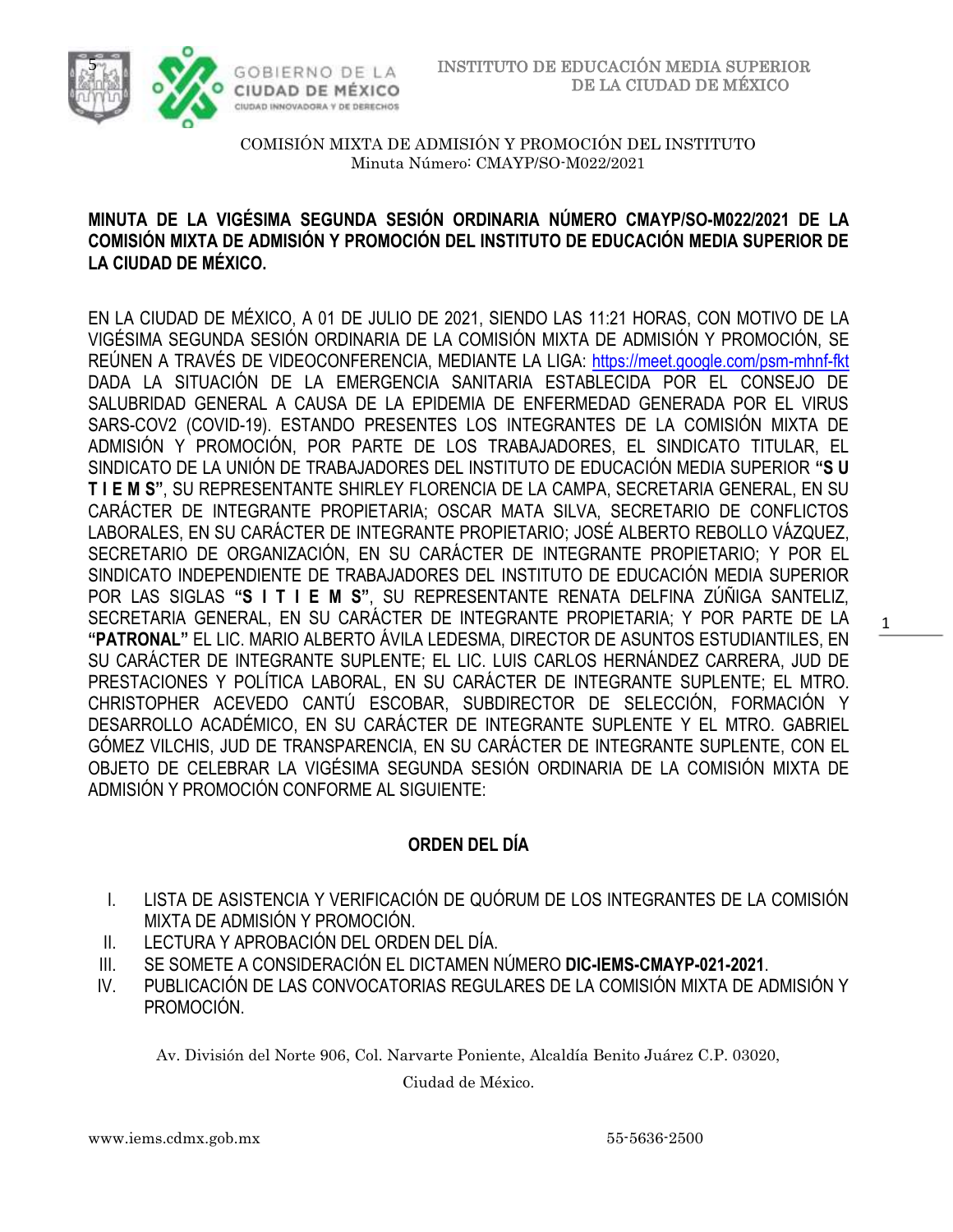



- V. MODIFICACIÓN A LA CONVOCATORIA CON-005-CMAYP-2021 DE PROMOCIÓN PARA PERSONAL ADMINISTRATIVO.
- VI. INFORMACIÓN DE LAS PLAZAS VACANTES POR DEFUNCIÓN REFERENTES A LA CLÁUSULA 82 DEL CCT.
- VII. SE SOMETE A CONSIDERACIÓN LA FECHA PARA LA CELEBRACIÓN DE LA VIGÉSIMA TERCERA SESIÓN ORDINARIA DE LA COMISIÓN.
- VIII. ASUNTOS GENERALES.

### **M I N U T A**

**PRIMERO. -** DE ACUERDO CON LA LISTA DE ASISTENCIA DE LOS INTEGRANTES DE LA COMISIÓN, EXISTE QUÓRUM LEGAL VÁLIDO PARA LLEVAR A CABO LA VIGÉSIMA SEGUNDA SESIÓN ORDINARIA DE LA COMISIÓN MIXTA DE ADMISIÓN Y PROMOCIÓN.

**SEGUNDO. -** PREVIA LECTURA SE APRUEBA EL ORDEN DEL DÍA PROPUESTO POR LOS INTEGRANTES.

**TERCERO. –** LOS INTEGRANTES DE LA COMISIÓN MIXTA DE ADMISIÓN Y PROMOCIÓN APRUEBAN EN TODAS Y CADA UNA DE SUS PARTES EL DICTAMEN **DIC-IEMS-CMAYP-021-2021,** LO ANTERIOR PARA TODOS LOS EFECTOS ADMINISTRATIVOS CORRESPONDIENTES.

**CUARTO. –** SE APRUEBA LA PUBLICACIÓN DE LAS CONVOCATORIAS **CON-006-CMAYP-2021** Y **CON-007-CMAYP-2021**.

**QUINTO. –** SE ACUERDA LA MODIFICACIÓN A LAS FECHAS ESTABLECIDAS EN LOS NUMERALES 1.2 PRCEDIMIENTO DE LA CONVOCATORIA, INCISO b) DICTAMEN; Y 1.3 EXÁMEN DE CONOCIMIENTOS PARA PROMOCIÓN POR EVALUACIÓN DE LA CON-CMAYP-05-2021 PARA LA PROMOCIÓN DE PERSONAL ADMINISTRATIVO, DETERMINANDO LO SIGUIENTE:

- 13 DE JULIO LA COMISIÓN MIXTA DE ADMISIÓN Y PROMOCIÓN DICTAMINARÁ LA PROCEDENCIA DE LAS SOLICITUDES PRESENTADAS. A LOS TRABAJADORES CON SOLICITUDES PROCEDENTES SE LES HARÁ LLEGAR MEDIANTE CORREO ELECTRÓNICO UN TEMARIO DE APOYO PARA PRESENTAR LA EVALUACIÓN.
- LA EVALUACIÓN SE DESARROLLARÁ EL 16 DE JULIO, A LAS 9:30 HRS., EN EL PLANTEL IZTAPALAPA V.
- EL RESULTADO DE LA EVALUACIÓN SE DARÁ A CONCER EL 16 DE JULIO DE 2021.

Av. División del Norte 906, Col. Narvarte Poniente, Alcaldía Benito Juárez C.P. 03020,

Ciudad de México.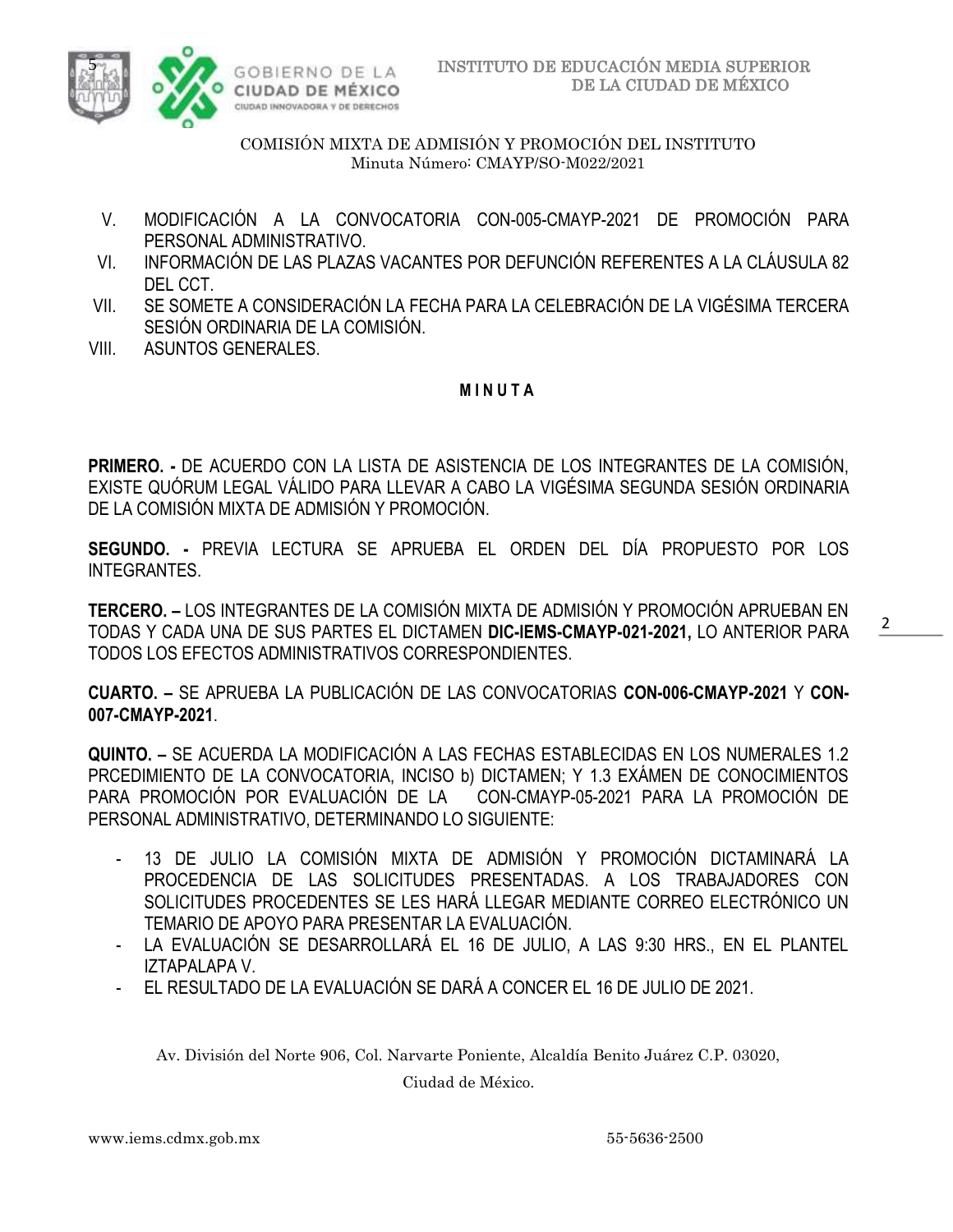

**SEXTO. -** LA DIRECCIÓN DE ADMINISTRACIÓN Y FINANZAS INFORMA QUE NO TIENE NINGUNA ACTUALIZACIÓN RESPECTO AL PUNTO.

**SÉPTIMO. -**SE ACUERDA FECHA PARA LA CELEBRACIÓN DE LA VIGÉSIMA TERCERA SESIÓN ORDINARIA DE LA COMISIÓN MIXTA DE ADMISIÓN Y PROMOCIÓN EL DÍA 15 DE JULIO DE 2021, A LAS 11:00 HORAS. SE ENVIARÁ MEDIANTE CORREO ELECTRÓNICO LA LIGA DE LA VIDEOCONFERENCIA A LOS INTEGRANTES, PREVIO A LA SESIÓN RESPECTIVA.

**OCTAVO. -** LOS ACUERDOS TOMADOS EN LA PRESENTE SESIÓN, SON VÁLIDOS Y SURTIRÁN SUS EFECTOS LEGALES Y JURÍDICOS EN TÉRMINOS DE LO DISPUESTO POR EL NUMERAL TERCERO, PÁRRAFOS SÉPTIMO Y OCTAVO DEL "ACUERDO POR EL QUE SE AUTORIZA EL USO DE MEDIOS REMOTOS TECNOLÓGICOS DE COMUNICACIÓN COMO MEDIOS OFICIALES PARA CONTINUAR CON LAS FUNCIONES ESENCIALES Y SE ESTABLECEN MEDIDAS PARA LA CELEBRACIÓN DE LAS SESIONES DE LOS ÓRGANOS COLEGIADOS EN LAS DEPENDENCIAS, ÓRGANOS DESCONCENTRADOS, ENTIDADES DE LA ADMINISTRACIÓN PÚBLICA Y ALCALDÍAS DE LA CIUDAD DE MÉXICO, CON MOTIVO DE LA EMERGENCIA SANITARIA POR CAUSA DE FUERZA MAYOR DEL CONSEJO DE SALUD DE LA CIUDAD DE MÉXICO", PUBLICADO EN LA GACETA OFICIAL DE LA CIUDAD DE MÉXICO EL 06 DE ABRIL DE 2020.

**NOVENO.-** AGOTADOS EN SU TOTALIDAD LOS ASUNTOS DEL ORDEN DEL DÍA, LOS INTEGRANTES DE LA COMISIÓN EXPRESARON SU CONSENTIMIENTO SIN MEDIAR ALGÚN VICIO DE LA VOLUNTAD RESPECTO DE LA MINUTA EMITIDA, LA QUE SURTIRÁ SUS EFECTOS LEGALES A PARTIR DE SU PUBLICACIÓN EN LA PÁGINA OFICIAL DEL INSTITUTO DE CONFORMIDAD CON EL NUMERAL OCTAVO DE LA PRESENTE MINUTA, Y LAS FIRMAS AUTÓGRAFAS DE LOS QUE EN ELLA INTERVINIERON SE ASENTARAN UNA VEZ TERMINADA LA EMERGENCIA SANITARIA.

----------------------------------------------------------------------------------------------------------------------------------------------------- ESTE DOCUMENTO SE CONCLUYE SIENDO LAS 19:27 HORAS DEL 08 DE JULIO DE 2021 --------------------- -----------------------------------------------------------------------------------------------------------------------------------------------------

Av. División del Norte 906, Col. Narvarte Poniente, Alcaldía Benito Juárez C.P. 03020, Ciudad de México.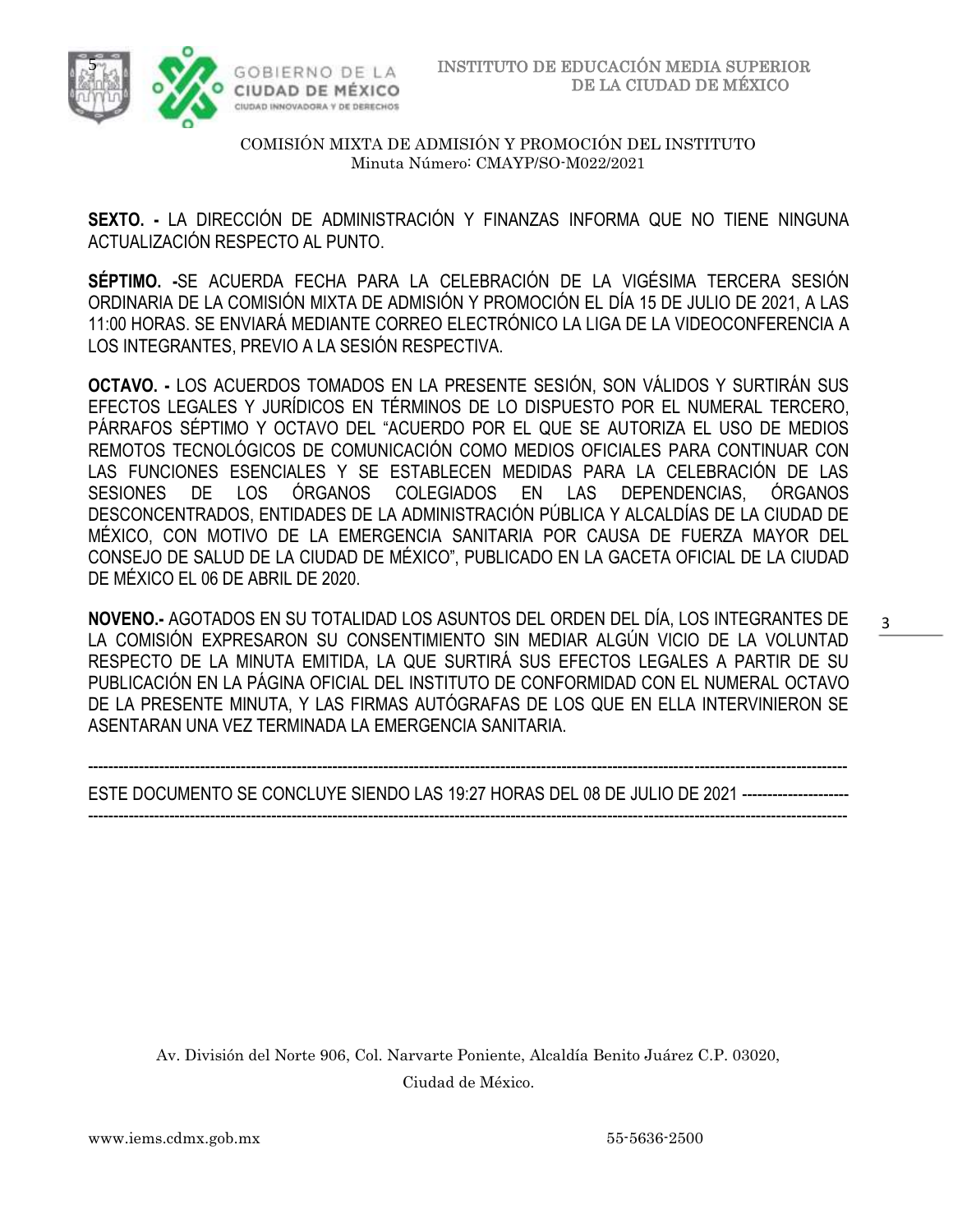

**FIRMAN LAS PARTES**

## **POR PARTE DE LOS TRABAJADORES DEL IEMSCDMX**

INTEGRANTE PROPIETARIA SECRETARIA GENERAL DEL SINDICATO DE LA UNIÓN DE TRABAJADORES DEL INSTITUTO DE EDUCACIÓN MEDIA SUPERIOR (SUTIEMS)

# **SHIRLEY FLORENCIA DE LA CAMPA RENATA DELFINA ZÚÑIGA SANTELIZ**

INTEGRANTE PROPIETARIA SECRETARIA GENERAL DEL SINDICATO INDEPENDIENTE DE TRABAJADORES DEL INSTITUTO DE EDUCACIÓN MEDIA SUPERIOR (SITIEMS)

INTEGRANTE PROPIETARIO SECRETARIO DE CONFLICTOS LABORALES DEL SINDICATO DE LA UNIÓN DE TRABAJADORES DEL INSTITUTO DE EDUCACIÓN MEDIA SUPERIOR (SUTIEMS)

# **OSCAR MATA SILVA LUCÍA GUTIÉRREZ CARMONA**

INTEGRANTE PROPIETARIA SECRETARIA DE CULTURA DEL SINDICATO DE LA UNIÓN DE TRABAJADORES DEL INSTITUTO DE EDUCACIÓN MEDIA SUPERIOR (SUTIEMS)

Av. División del Norte 906, Col. Narvarte Poniente, Alcaldía Benito Juárez C.P. 03020, Ciudad de México.